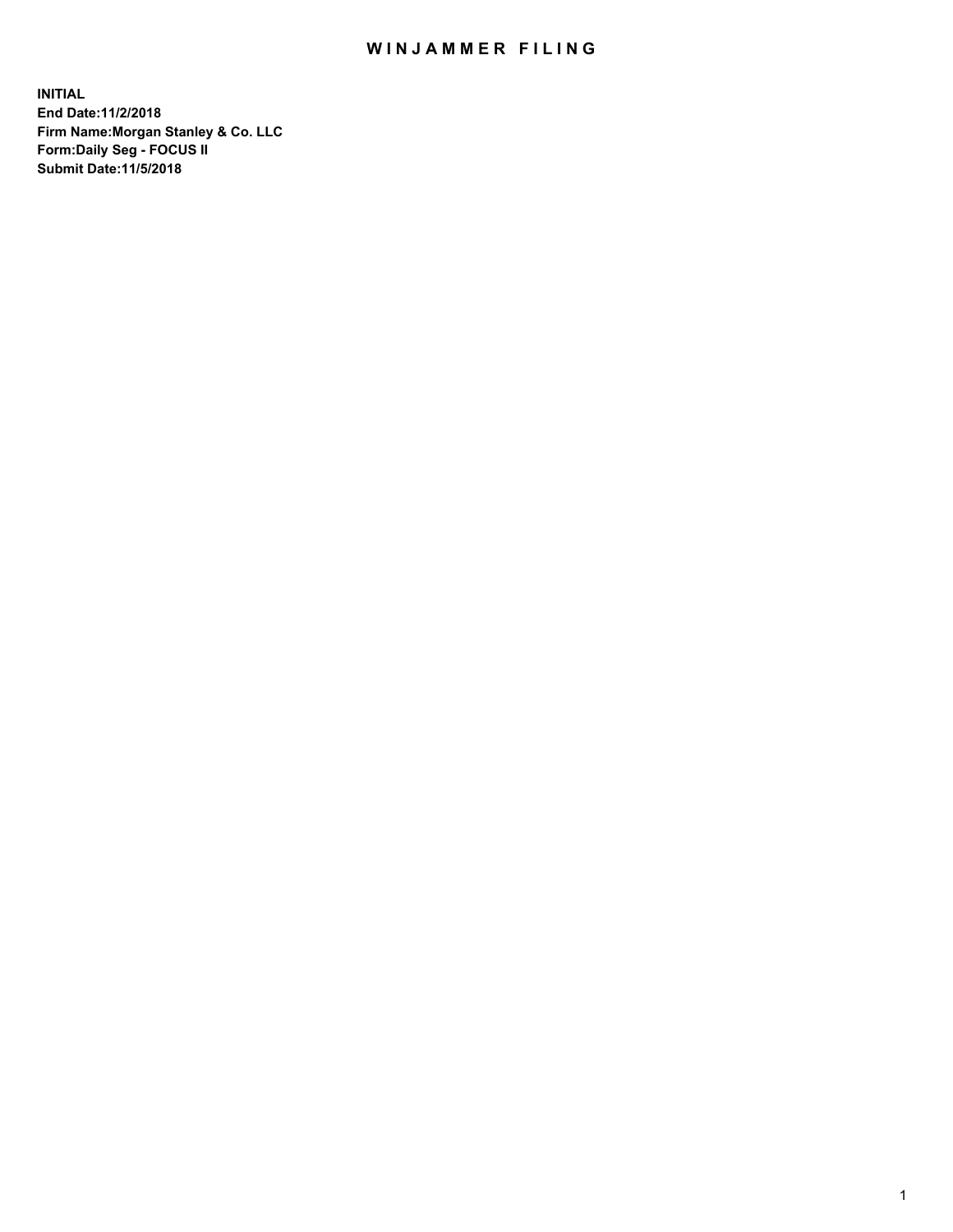**INITIAL End Date:11/2/2018 Firm Name:Morgan Stanley & Co. LLC Form:Daily Seg - FOCUS II Submit Date:11/5/2018 Daily Segregation - Cover Page**

| Name of Company                                                                   | Morgan Stanley & Co. LLC     |
|-----------------------------------------------------------------------------------|------------------------------|
| <b>Contact Name</b>                                                               | <b>Ikram Shah</b>            |
| <b>Contact Phone Number</b>                                                       | 212-276-0963                 |
| <b>Contact Email Address</b>                                                      | Ikram.shah@morganstanley.com |
| FCM's Customer Segregated Funds Residual Interest Target (choose one):            |                              |
| a. Minimum dollar amount: ; or                                                    | 280,000,000                  |
| b. Minimum percentage of customer segregated funds required:% ; or                | <u>0</u>                     |
| c. Dollar amount range between: and; or                                           | <u>0 0</u>                   |
| d. Percentage range of customer segregated funds required between: % and %.       | 0 Q                          |
| FCM's Customer Secured Amount Funds Residual Interest Target (choose one):        |                              |
| a. Minimum dollar amount: ; or                                                    | 140,000,000                  |
| b. Minimum percentage of customer secured funds required:%; or                    | <u>0</u>                     |
| c. Dollar amount range between: and; or                                           | 0 <sub>0</sub>               |
| d. Percentage range of customer secured funds required between:% and%.            | 0 <sub>0</sub>               |
| FCM's Cleared Swaps Customer Collateral Residual Interest Target (choose one):    |                              |
| a. Minimum dollar amount: ; or                                                    | 92,000,000                   |
| b. Minimum percentage of cleared swaps customer collateral required:% ; or        | <u>0</u>                     |
| c. Dollar amount range between: and; or                                           | 0 Q                          |
| d. Percentage range of cleared swaps customer collateral required between:% and%. | 00                           |

Attach supporting documents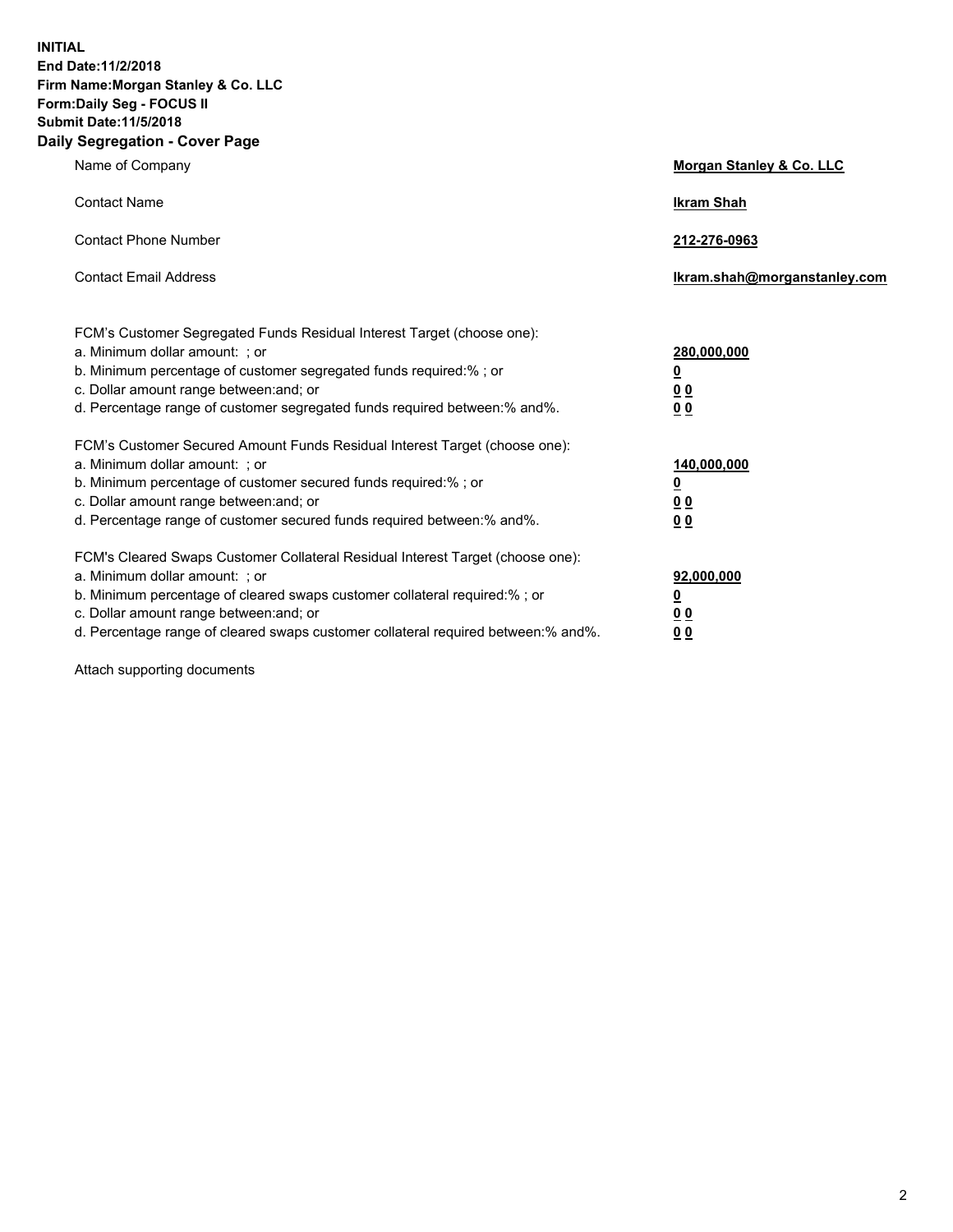## **INITIAL End Date:11/2/2018 Firm Name:Morgan Stanley & Co. LLC Form:Daily Seg - FOCUS II Submit Date:11/5/2018 Daily Segregation - Secured Amounts**

Foreign Futures and Foreign Options Secured Amounts Amount required to be set aside pursuant to law, rule or regulation of a foreign government or a rule of a self-regulatory organization authorized thereunder 1. Net ledger balance - Foreign Futures and Foreign Option Trading - All Customers A. Cash **3,489,115,085** [7315]

- B. Securities (at market) **2,303,323,391** [7317]
- 2. Net unrealized profit (loss) in open futures contracts traded on a foreign board of trade **-692,348,907** [7325]
- 3. Exchange traded options
	- a. Market value of open option contracts purchased on a foreign board of trade **31,912,361** [7335]
	- b. Market value of open contracts granted (sold) on a foreign board of trade **-29,136,527** [7337]
- 4. Net equity (deficit) (add lines 1. 2. and 3.) **5,102,865,403** [7345]
- 5. Account liquidating to a deficit and account with a debit balances gross amount **167,226,218** [7351] Less: amount offset by customer owned securities **-164,560,354** [7352] **2,665,864**
- 6. Amount required to be set aside as the secured amount Net Liquidating Equity Method (add lines 4 and 5)
- 7. Greater of amount required to be set aside pursuant to foreign jurisdiction (above) or line 6.

## FUNDS DEPOSITED IN SEPARATE REGULATION 30.7 ACCOUNTS

- 1. Cash in banks
	- A. Banks located in the United States **538,361,360** [7500]
	- B. Other banks qualified under Regulation 30.7 **763,950,802** [7520] **1,302,312,162**
- 2. Securities
	- A. In safekeeping with banks located in the United States **166,484,490** [7540]
	- B. In safekeeping with other banks qualified under Regulation 30.7 **0** [7560] **166,484,490** [7570]
- 3. Equities with registered futures commission merchants
	-
	- B. Securities **0** [7590]
	- C. Unrealized gain (loss) on open futures contracts **-295,053** [7600]
	- D. Value of long option contracts **0** [7610]
- E. Value of short option contracts **0** [7615] **6,938,167** [7620]
- 4. Amounts held by clearing organizations of foreign boards of trade
	- A. Cash **0** [7640]
	- B. Securities **0** [7650]
	- C. Amount due to (from) clearing organization daily variation **0** [7660]
	- D. Value of long option contracts **0** [7670]
	- E. Value of short option contracts **0** [7675] **0** [7680]
- 5. Amounts held by members of foreign boards of trade
	-
	-
	- C. Unrealized gain (loss) on open futures contracts **-692,053,854** [7720]
	- D. Value of long option contracts **31,912,361** [7730]
	- E. Value of short option contracts **-29,136,527** [7735] **3,820,348,018**
- 6. Amounts with other depositories designated by a foreign board of trade **0** [7760]
- 7. Segregated funds on hand **0** [7765]
- 8. Total funds in separate section 30.7 accounts **5,296,082,837** [7770]
- 9. Excess (deficiency) Set Aside for Secured Amount (subtract line 7 Secured Statement Page 1 from Line 8)
- 10. Management Target Amount for Excess funds in separate section 30.7 accounts **140,000,000** [7780]
- 11. Excess (deficiency) funds in separate 30.7 accounts over (under) Management Target **50,551,570** [7785]

**0** [7305]

[7354] **5,105,531,267** [7355]

**5,105,531,267** [7360]

[7530]

A. Cash **7,233,220** [7580]

 A. Cash **2,372,787,137** [7700] B. Securities **2,136,838,901** [7710] [7740] **190,551,570** [7380]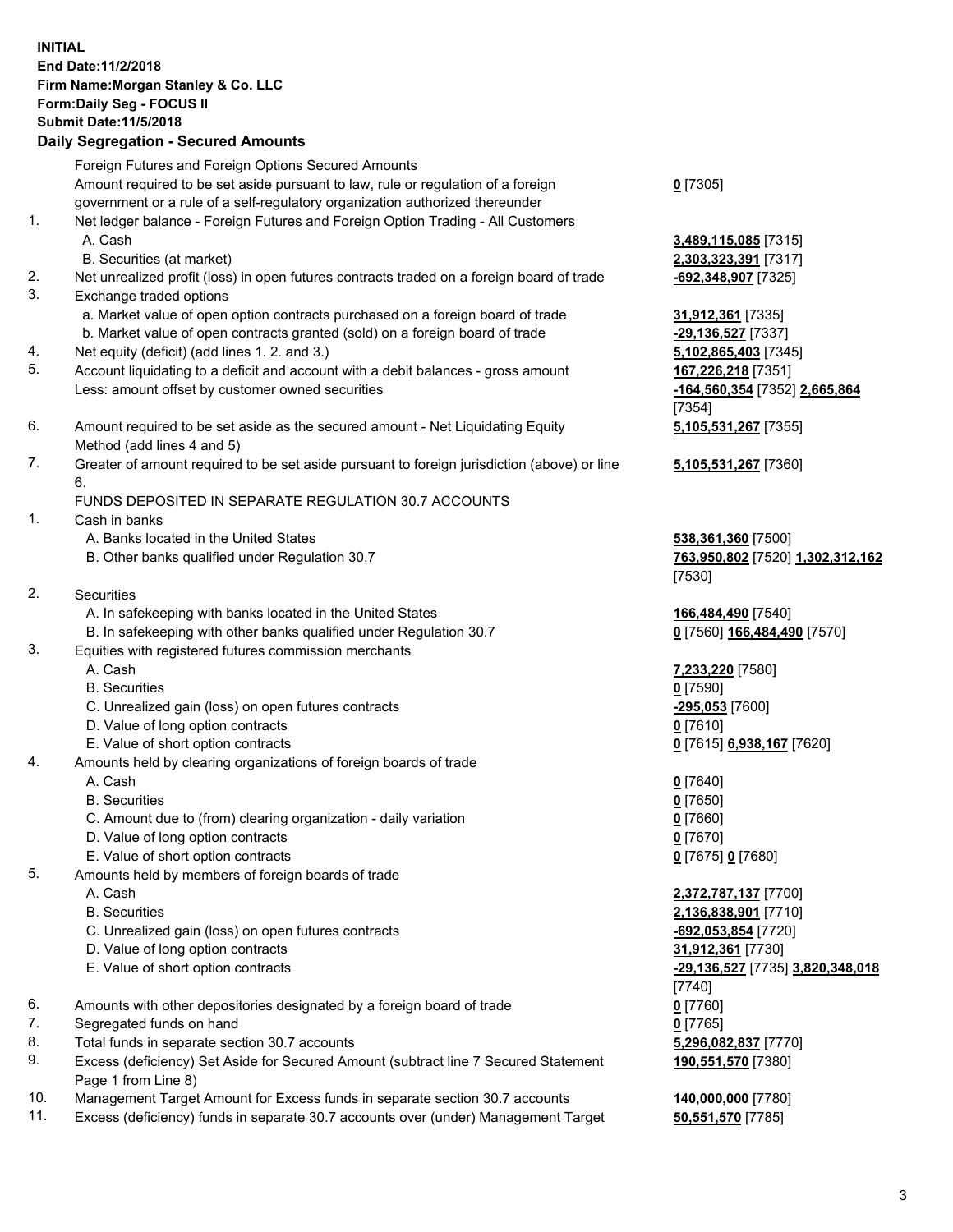**INITIAL End Date:11/2/2018 Firm Name:Morgan Stanley & Co. LLC Form:Daily Seg - FOCUS II Submit Date:11/5/2018 Daily Segregation - Segregation Statement** SEGREGATION REQUIREMENTS(Section 4d(2) of the CEAct) 1. Net ledger balance A. Cash **13,779,187,769** [7010] B. Securities (at market) **6,716,575,631** [7020] 2. Net unrealized profit (loss) in open futures contracts traded on a contract market **-3,757,729,046** [7030] 3. Exchange traded options A. Add market value of open option contracts purchased on a contract market **357,726,111** [7032] B. Deduct market value of open option contracts granted (sold) on a contract market **-480,656,763** [7033] 4. Net equity (deficit) (add lines 1, 2 and 3) **16,615,103,702** [7040] 5. Accounts liquidating to a deficit and accounts with debit balances - gross amount **968,976,767** [7045] Less: amount offset by customer securities **-964,627,648** [7047] **4,349,119** [7050] 6. Amount required to be segregated (add lines 4 and 5) **16,619,452,821** [7060] FUNDS IN SEGREGATED ACCOUNTS 7. Deposited in segregated funds bank accounts A. Cash **4,389,231,092** [7070] B. Securities representing investments of customers' funds (at market) **0** [7080] C. Securities held for particular customers or option customers in lieu of cash (at market) **629,445,808** [7090] 8. Margins on deposit with derivatives clearing organizations of contract markets A. Cash **5,859,374,601** [7100] B. Securities representing investments of customers' funds (at market) **0** [7110] C. Securities held for particular customers or option customers in lieu of cash (at market) **6,087,129,823** [7120] 9. Net settlement from (to) derivatives clearing organizations of contract markets **101,689,676** [7130] 10. Exchange traded options A. Value of open long option contracts **357,726,111** [7132] B. Value of open short option contracts **-480,656,763** [7133] 11. Net equities with other FCMs A. Net liquidating equity **7,612,363** [7140] B. Securities representing investments of customers' funds (at market) **0** [7160] C. Securities held for particular customers or option customers in lieu of cash (at market) **0** [7170] 12. Segregated funds on hand **0** [7150] 13. Total amount in segregation (add lines 7 through 12) **16,951,552,711** [7180] 14. Excess (deficiency) funds in segregation (subtract line 6 from line 13) **332,099,890** [7190]

- 15. Management Target Amount for Excess funds in segregation **280,000,000** [7194]
- 16. Excess (deficiency) funds in segregation over (under) Management Target Amount Excess

**52,099,890** [7198]